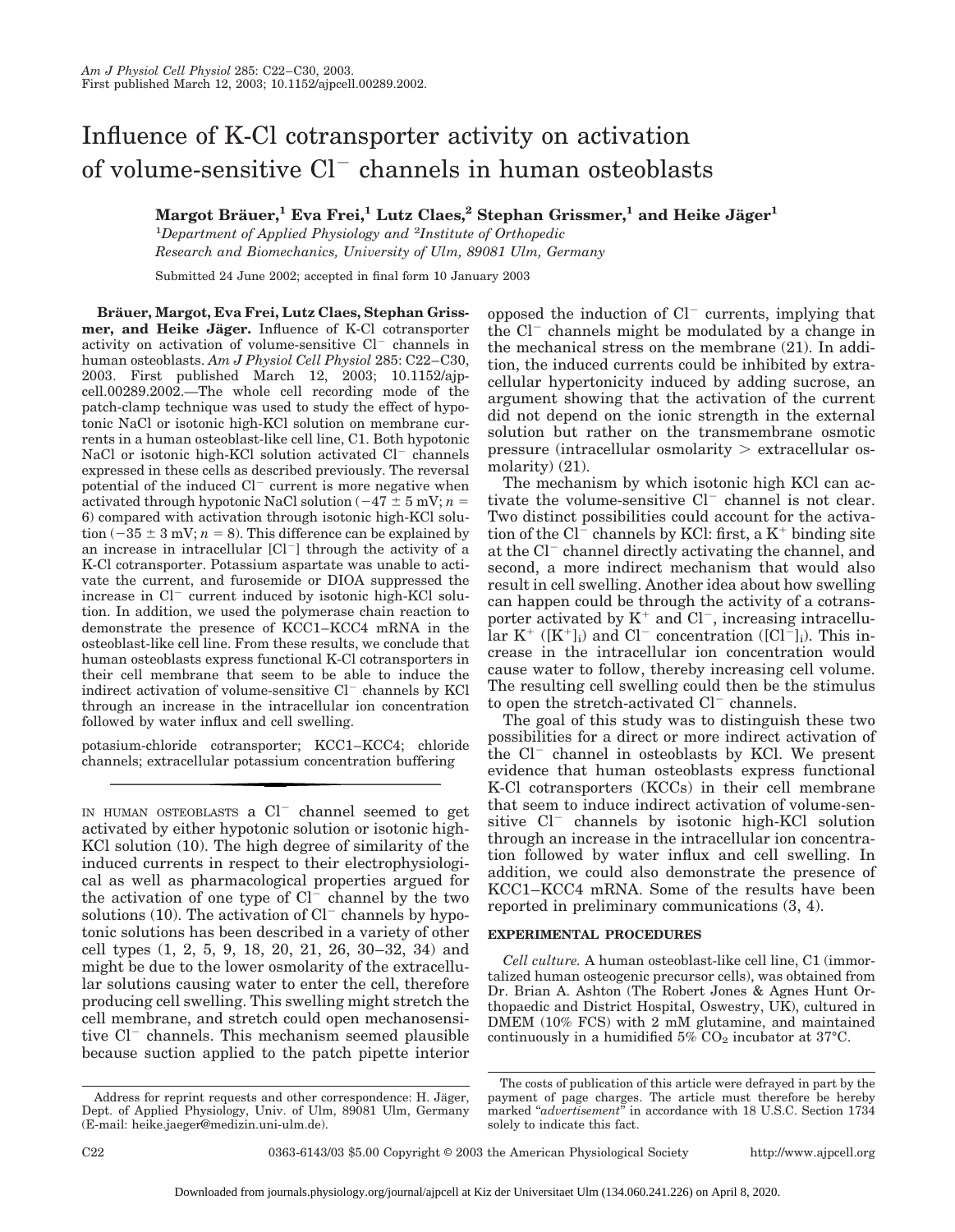*Solutions.* All experiments were done at room temperature (21–25°C). The cells under investigation were normally bathed in NaCl solutions containing (in mM) 164.5 NaCl, 0  $KCl, 2 CaCl<sub>2</sub>, 1 MgCl<sub>2</sub>, and 5 HEPES, adjusted to pH 7.4 with$ NaOH. The osmolarity of the NaCl solution was adjusted with either sucrose or mannose to 330 mosmol/l. We used this solution lacking  $K^+$  to prevent the activation of the K-Cl cotransporter under these conditions. However, similar results were obtained by using NaCl solutions containing 4.5 mM KCl. In KCl solutions, all the NaCl of the NaCl solution was replaced by an equal amount of KCl. In K-aspartate solution, all the KCl was replaced by K-aspartate. The composition of the internal pipette solution (in mM) was 150 K-aspartate, 1 CaCl<sub>2</sub>, 2 MgCl<sub>2</sub>, 10 HEPES, 10 EGTA, 3 Mg2ATP, and 0.5 GTP, adjusted to pH 7.2 with KOH. The osmolarity was adjusted with either sucrose or mannose to 320 mosmol/l. Hypotonic solutions were prepared by diluting the NaCl or KCl solution appropriately with distilled  $H_2O$ . In rare cases, isotonic high-KCl did not induce an induction of  $Cl^-$  conductance. In all of those cases,  $60\%$  NaCl solution did not induce the Cl $^-$  conductance either, whereas 50% NaCl solution was sufficient to induce the  $Cl^-$  conductance. Therefore, the effect of KCl on  $Cl^-$  current induction in these cells was investigated by comparing 60% NaCl solution with 60% KCl solution.

Furosemide was purchased from Sigma-Aldrich (Taufkirchen, Germany), and  $R + (-1)(2-n$ -butyl-6,7-dichloro-2-cyclopentyl-2,3-dihydro-1-oxo-1*H*-inden-5-yl)oxy]acetic acid (DIOA) was purchased from RBI (Natick, MA; distributed through BioTrend Chemikalien, Cologne, Germany). Both substances were dissolved in DMSO as stock solutions and diluted appropriately to yield the final concentrations. The final DMSO concentration in our experiments was  $< 0.3\%$ . This concentration had no apparent effect on its own on the property of the  $Cl^-$  current as well as the K-Cl cotransporter during our measurements.

*Electrophysiology.* Experiments were carried out by using the whole cell recording mode of the patch-clamp technique (10–14, 25, 29, 33). Electrodes were pulled from glass capillaries (Clark Electromedical Instruments, Reading, UK) in two stages, coated with Sylgard (Dow Corning, Seneffe, Belgium), and fire-polished to resistances measured in the bath of 2.5–6  $\text{M}\Omega$ . Membrane currents were recorded with an EPC-9 patch-clamp amplifier (HEKA Elektronik, Lambrecht, Germany) interfaced to a Macintosh computer running acquisition and analysis software (Pulse/Pulsefit, HEKA Elektronik). Membrane capacitance  $(C<sub>m</sub>)$ , a rough estimate of cell size, was resolved automatically through the EPC-9 software, which fits the exponential relaxation of capacitive currents elicited by voltage steps preceding the voltage ramp protocol used to measure current through the volume-sensitive Cl<sup>-</sup> channels. Average  $C_m$  was  $33 \pm 9$  pF (mean  $\pm$  SD,  $n = 36$ ). However, we did not use this procedure to determine changes in cell size during osmotic or KCl-induced swelling because it has been shown, at least in Jurkat T lymphocytes (26), that there is little correlation between cell swelling and membrane capacitance. Analysis was also performed by using IGOR Pro (Wavemetrics, Lake Oswego, OR) software. Some of the displayed ramp current traces were smoothed by the IGOR routine for better visualization. Final figures were created by using CANVAS (Deneba Systems, Miami, FL). Liquid junction potentials that develop at the tip of the pipette if the pipette solution is different from that of the bath were  $<$ 5 mV and were not corrected for. Each illustrated response was observed at least three times. Values are given as means  $\pm$  SD.

*RT-PCR.* Total RNA from the osteoblast cell line C1 cells was extracted by using QIAshredder and the RNeasy mini kit (Qiagen, Hilden, Germany) with RNase-free DNase treatment according to the manufacturer's instructions. For RT-PCR,  $4 \mu$ g of total RNA were reverse transcribed with the use of oligo(dT) primer and reverse transcriptase (SuperScript first-strand synthesis system for RT-PCR; Invitrogen, Karlsruhe, Germany). cDNA was synthesized for 120 min at 37°C. cDNAs for each KCC isoform were amplified from single-stranded cDNA by PCR with the use of  $25 \text{ mM } \text{MgCl}_2$ and *Taq* PCR DNA polymerase (Qiagen) in the presence of Q-solution. The amplification protocols for individual KCC isoforms were as follows: 35 cycles at 96°C for 30 s, 61°C for 30 s, and 72°C for 1 min, with a final extension time of 15 min. The PCR primers were designed on the basis of the published human cDNA sequences: KCC1 (accession no. XM 043043): sense, 5'-CTACAGGCCCTCCTCATCGTGC-3', and antisense, 5'-GGCTCGGGGCATCTGCGGAG-3' (759-bp) product); KCC2 (accession no. XM 016773): sense, 5'-CTCAC-CTGCATGGCCACTGTG-3', and antisense, 5'-CCCACTC-CTCTCCACAATCACG-3 (405-bp product); KCC3a (accession no. AF211854) and KCC3b (accession no. AF211855): sense, 5'-GACCTGAGTCAGAACTCCATCAC-3', and antisense, 5'-GATTCCTTGAGTGCGTCATCACTG-3' (661-bp) product, splice form independent); KCC4 (accession no. AF105365): sense, 5'-CCAGCCCGGGAGATGGAAATC-3', and antisense, 5'-GGCCACGATGAGGAAGGACTCCAG-3' (358-bp product); and  $\beta$ -actin (accession no. NM\_001101): sense, 5'-GTGCGTGCAGGATTTAGG, and antisense, 5'-CCACATCTGCTGGAAGGTGG (551-bp product). Amplification of a  $551$ -bp fragment of  $\beta$ -actin served as control; in case of genomic DNA contamination, a PCR fragment of 815-bp would have been generated. All KCC primer pairs only give products on cDNA. RT-Mastermix (without RNA), C1 RNA only, and PCR-Mastermix (without cDNA) served as controls. The PCR products were fractionated by agarose gel electrophoresis and visualized by ethidium bromide staining. To verify the sequence of the amplified PCR products, we gelpurified the separated products using the QIAquick gel extraction kit (Qiagen), cloned the pcDNA3.1/V5-HisTOPO TA vector using the TA cloning kit (Invitrogen, Groningen, The Netherlands), and sequenced plasmid DNA from individual clones.

## **RESULTS**

*Activation of Cl channels by hypotonic NaCl and isotonic high-KCl solution.* The basic observation is illustrated in Fig. 1*A*, which shows a series of currents elicited by voltage ramps from  $-160$  to 40 mV. The records from  $-100$  to  $+20$  mV are shown for clarity. In this C1 cell, no outwardly rectifying current was observed unless either the extracellular solution was made hypotonic (Fig. 1*A*) or the NaCl in the isotonic extracellular solution was replaced by KCl (Fig. 1*C*). The induced current reversed at  $\sim$  -40 mV for the solution in Fig. 1A and at  $\sim$  -35 mV for the solution in Fig. 1*C*, indicating in both cases a  $Cl^-$  conductance rather than a nonselective leak. For a more detailed description of the reversal potential, see *Changes in*  $[Cl<sup>-</sup>]$ . The time course of this induction can best be seen in Fig. 1, *B* and *D*, where the slope of the ramp current, measured at potentials between  $-60$  and  $-30$ mV for the records shown in *A* and *C*, respectively, was plotted against the absolute time after the whole cell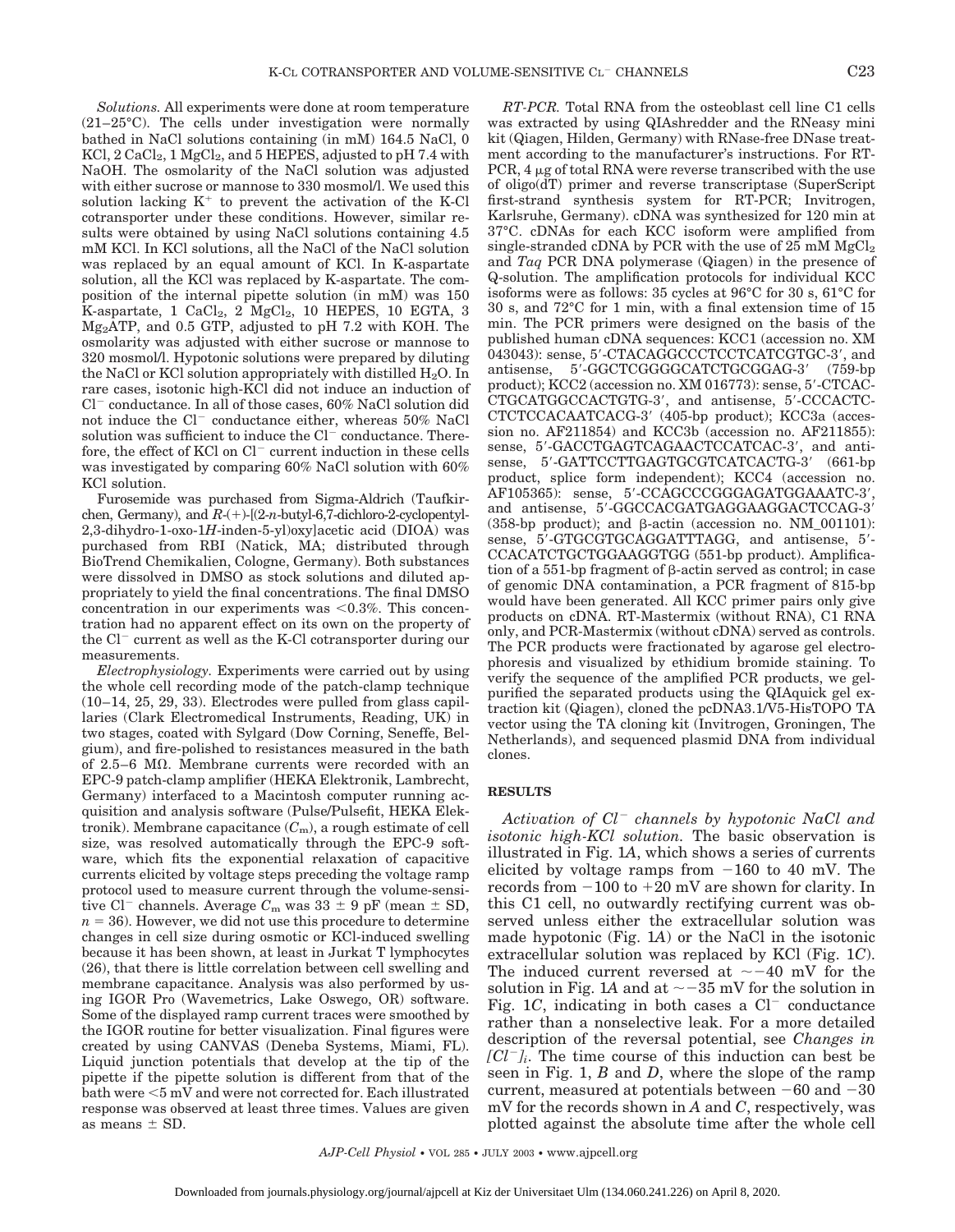Fig. 1.  $Cl^-$  current induction in C1 cells by a hypotonic NaCl solution or an isotonic high-KCl solution. Current was elicited by voltage ramps from  $-160$  to 40 mV within 400 ms at 30-s intervals. Current traces shown from  $-100$  to  $+20$  mV were measured before and after the bath solution was changed from a normal 100% NaCl solution to a hypotonic 75% NaCl solution (*A* and *B*) or to an isotonic high-KCl solution (*C* and *D*). Dotted lines show zero current level. The time course of  $Cl^-$  current induction by hypotonic NaCl solution (*B*) or isotonic high-KCl solution (*D*) is shown; conductance obtained from the slope (*g*slope) of the  $Cl^-$  current was determined by fitting a line through the ramp current between  $-60$  and  $-30$  mV from those records shown in *A* and *C*, respectively. The slope of the ramp current was plotted against absolute time after the whole cell recording mode was established. Membrane capacitance was 35 pF in *A* and *B* and 29 pF in *C* and *D*. Iso, isotonic.



recording mode was established. After the solution change, it took about 3 min to fully activate the Cl currents through hypotonic solutions, whereas activation by isotonic high KCl seemed a bit slower. In both cases, this rather slow activation time course was not due to a slow exchange of the bath solution, which can be fully exchanged within 20 s, as can be demonstrated by the rapid reduction of slope conductance when the bath solution is exchanged to a solution containing fewer  $Cl^-$  that could carry current through the  $Cl^$ channels (data not shown). Figure 1 therefore confirms earlier measurements of the activation of an identical  $Cl^-$  conductance by hypotonic NaCl and isotonic high KCl (10) and sets the stage for answering the question about the different mechanism of activation.

*No activation of Cl channels by isotonic K-aspartate.* To find out whether the activation of Cl<sup>-</sup> current by an isotonic high-KCl solution depended on  $K^+$  only or on a combination of  $K^+$  and  $Cl^-$ , we tried to activate (open) the  $Cl^-$  channels in a solution containing isotonic K-aspartate (Fig. 2). This solution, however, did not induce a  $Cl^-$  current, as shown in Fig. 2, A and B. The slope conductance of the ramp current (Fig. 2*A*) obtained when the cell was bathed in K-aspartate was similar to that under control NaCl solution. The inability of the K-aspartate solution to induce the  $Cl^-$  current, even though the  $Cl^-$  channels might have been activated, could be due to the lack of a current carrier; even when channels would have been activated, no current would be observable. Once the current carrier, i.e.,  $Cl^-$ , is added to the bath solution, one should expect a sudden increase in  $Cl^-$  current. The result of such an experiment can be seen in Fig. 2 where the slope conductance increases in KCl after the cell is bathed in K-aspartate. The scenario mentioned above,

however, could not be observed. Instead, after isotonic high-KCl solution was added, it took again about 3–4 min for a full activation of the current, independent of a "pretreatment" with isotonic K-aspartate solution.

This result can be more clearly seen in Fig. 3, where the time course of the activation of the  $Cl^-$  current with isotonic high-KCl solution was compared when activated under different conditions. Figure 3*A* shows the time course of  $Cl^-$  current activation when the solution was changed from isotonic NaCl to isotonic high KCl. The solid line through the data points was drawn for clarity (Fig. 3*A*), with the time to reach half activation around 2 min. An almost identical activation time course can be seen in Fig. 3*B*, which shows the time course of  $Cl^-$  current activation when the solution was changed from isotonic K-aspartate to isotonic high KCl. The solid line from Fig. 3*A* has been drawn in Fig. 3*B*, with a shift along the time axis of about 15 s to the left indicating that the time courses in both cases are almost identical. This finding clearly demonstrates that the activation of the  $Cl^-$  current by isotonic high KCl was not a direct effect of  $K^+$  on the channel but, rather, a combined action of  $K^+$  and  $Cl^-$ . This in turn suggests that the increase in extracellular  $K^+$  concentration  $([K^+]_0)$  in combination with a high  $[C]_0^-$  could turn on a K-Cl cotransporter, shuttling  $K^+$  and  $Cl^$ into the cell.

*Pharmacological evidence for a K-Cl cotransporter.* To test this hypothesis of a K-Cl cotransporter, we tried to activate the  $Cl^-$  channels in isotonic high-KCl solution in the presence of furosemide or DIOA. Furosemide is known to block the Na-K-2Cl as well as the K-Cl cotransporter, albeit with different sensitivities. Whereas furosemide blocks the Na-K-2Cl cotransporter in the low micromolar range (28; for review see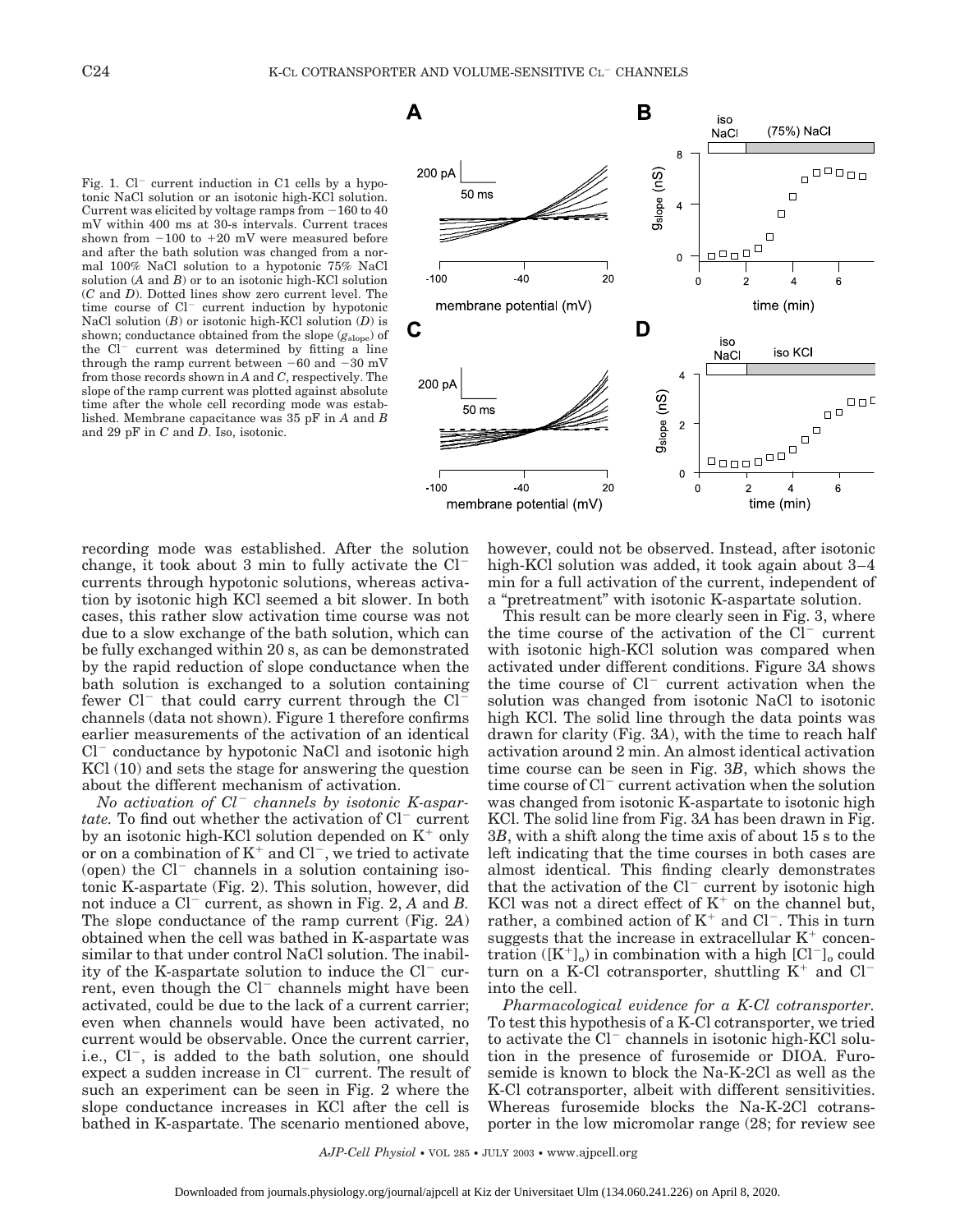

membrane potential (mV)

Fig. 2.  $Cl^-$  current induction in a C1 cell by isotonic K-aspartate and KCl solution. Ramp current was elicited  $(B)$  and the time course of the  $Cl^-$  current induction  $(A)$  was measured and shown (as described in Fig. 1) in isotonic K-aspartate (*trace 3*) solution and in isotonic high-KCl solution (*trace 4*). The dotted line in *B* shows zero current level. Membrane capacitance was 37 pF. Na asp, Na-aspartate; K asp, K-aspartate.

Ref. 27), its effect on the K-Cl cotransporter is only observed at much higher concentrations starting around 100  $\mu$ M (19). Experiments with furosemide showed that only at concentrations higher than 100  $\mu$ M was a failure to induce the volume-sensitive Cl<sup>-</sup> conductance by KCl observed (data not shown). In addition, we assume that our observations are not due to the activity of the Na-K-2Cl cotransporter because all our experiments were performed in the absence of  $Na<sup>+</sup>$ . DIOA is much more specific for blocking the K-Cl cotransporter rather the Na-K-2Cl cotransporter: whereas 100  $\mu$ M DIOA blocks the K-Cl cotransporter, the Na-K-2Cl cotransporter is not blocked by this concentration (7, 8). The result of a DIOA experiment is presented in Fig. 4. To begin with, as a control, the volume-sensitive Cl<sup>-</sup> conductance was induced in KCl solution compared with NaCl solution (Fig. 4*B*, compare *trace 1* before and *trace 2* after the induction). This induction of the volume-sensitive  $Cl^-$  conductance was then reversed by the application of the NaCl solution again. Another challenge for the activation of the  $Cl^-$  conductance by KCl failed to induce the current due to the presence of 100  $\mu$ M DIOA, a concentration that does not inhibit the Na-K-2Cl cotransporter (Fig. 4*B*, *trace 3*). The effect of DIOA was totally reversible, because after washout of DIOA, the volume-sensitive  $Cl^-$  conductance could be induced again in KCl solution compared with NaCl solution (Fig. 4*B*, *trace 4*). A better overview of this experiment can be observed in Fig. 4*A*, where the slope of the ramp current is plotted against the time during the experiment. Figure 4 clearly demonstrates that DIOA can prevent the activation of the volume-sensitive  $Cl^-$  conductance by KCl, possibly by blocking the K-Cl cotransporter.

Alternatively, DIOA might directly block volumeactivated  $Cl^-$  channels as has been demonstrated, for example, for other  $Cl^-$  channels, like CFTR (16), and the effect of DIOA shown in Fig. 4 could be due to this direct block rather than a blockage of the K-Cl cotransporter. To rule out this possibility, we tested DIOA on the volume-sensitive  $CI^-$  conductance activated by a hypotonic NaCl solution. The result of such an exper-



Fig. 3. Comparison of the time course of  $Cl^-$  current induction by isotonic high-KCl with NaCl solution (*A*) or K-aspartate solution (*B*) as the preceding solution. Relative slope conductance (*g*rel) from experiments similar to those shown in Fig. 1 were plotted against time. The time course of  $Cl^-$  current induction was measured by changing the solution from isotonic NaCl (*A*) or isotonic K-aspartate (*B*) to isotonic high KCl. The solid line in *A* was drawn by eye and was taken into *B* shifted by about 15 s along the time axis to the left, showing that both time courses of  $Cl^-$  current induction are similar with a half-maximal activation after  $\sim$ 2 min.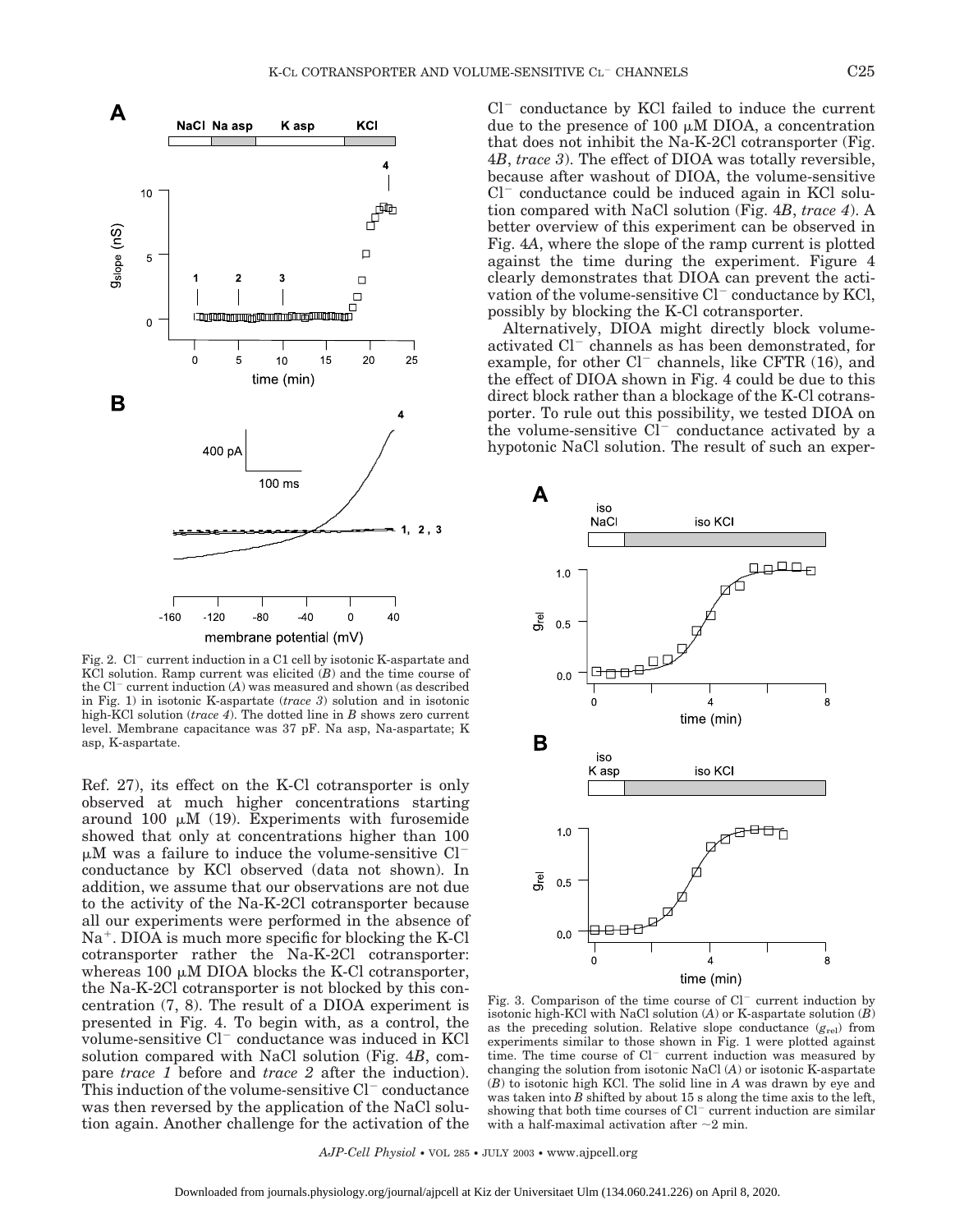

Fig. 4. Inhibition of  $Cl^-$  current induction in C1 cells by  $R-(+)$ - $[(2-)$ *n*-butyl-6,7-dichloro-2-cyclopentyl-2,3-dihydro-1-oxo-1*H*-inden-5-yl) oxy]acetic acid (DIOA). Ramp currents were elicited by voltage ramps from  $-120$  to  $40$  mV within  $400$  ms at  $10$ -s intervals similarly to description in Fig. 1 legend.  $A$ : the time course of the  $Cl^-$  current induction was measured and shown as described in legend to Fig. 1 by changing the solution from 60% NaCl (open bars) to 60% KCl (filled bars) before, during, and after the presence of  $100 \mu M$  DIOA (hatched bar). *B*: ramp currents in 60% NaCl solution (*trace 1*, no Cl conductance induced), 60% KCl solution (*trace 2*, after induction of  $Cl^-$  conductance), 60% KCl solution in the presence of 100  $\mu$ M DIOA  $(race 3, no Cl<sup>-</sup> conductance induced), and 60% KCl solution as$ ter washout of DIOA (*trace 4*, after induction of Cl<sup>-</sup> conductance). The dotted line shows zero current level. Membrane capacitance was 20 pF.

iment is shown in Fig. 5. Ramp current traces are shown before and after the activation of the volumesensitive  $Cl^-$  conductance by 50% NaCl solution. Addition of 100  $\mu$ M DIOA to this solution reversibly reduced this conductance to about two-thirds of the control conductance in the absence of DIOA. We assume that this partial reduction of the  $Cl^-$  conductance by DIOA is not sufficient to explain the failure to induce the activation of the  $Cl^-$  conductance by KCl demonstrated in Fig. 4. Therefore, we conclude that it is very likely that DIOA prevented the induction of the  $Cl^-$  conductance shown in Fig. 4 mainly through a blockade of the K-Cl cotransporter.

*Changes in cell volume.* If our hypothesis is correct, that a K-Cl cotransporter is responsible for the indirect activation of volume-sensitive  $Cl^-$  channels by KCl through an increase in the intracellular ion concentration, thereby inducing water influx and cell swelling, then we might also be able to verify the changes in cell volume directly. Therefore, we carried out experiments in which we monitored the size of single C1 cells through video imaging before and after bathing the cells in isotonic high-KCl solution. Representative images obtained from such an experiment are shown in Fig. 6. The single C1 cell was bathed in isotonic NaCl solution 5 min before (Fig. 6*A*) and 5 min after (Fig. 6*C*) the bath solution was changed to isotonic high-KCl solution (Fig. 6*B*). For better visualization of cell volume changes, a dotted oval has been drawn around the cell bathed in isotonic high-KCl solution (*B*), and an identical oval has been drawn over the cells shown in *A* and *C*. One can see that the dotted oval is larger than the cells shown in *A* and *C*, suggesting an increase in cell size in isotonic high-KCl solution. We take these imaging experiments as qualitative evidence for a cell volume increase in isotonic high-KCl solution compared with the situation when the cell is bathed in isotonic NaCl solution.

*Changes in*  $|Cl^{-1}$ *<sub>i</sub>.* If our hypothesis is correct, that a K-Cl cotransporter is responsible for the increase in cell volume and, therefore, for the indirect activation of volume-sensitive  $Cl^-$  channels in isotonic high-KCl solution, then we should be able to estimate the increase in  $\lbrack Cl^{-}\rbrack$  by comparing the reversal potential of the induced  $Cl^-$  current when activated through hypotonic NaCl solution or isotonic high-KCl solution. The  $Cl^-$  currents induced through hypotonic (75%) NaCl solution reversed direction around  $-47 \pm 5$  mV ( $n = 6$ ). This value is in good agreement with earlier reports (21) on a similar conductance. For a perfectly selective  $Cl^-$  conductance, one would expect a reversal potential of  $-77$  mV with  $[Cl^-]_i = 6$  mM and  $[Cl^-]_o = 127.5$  mM. However, it has been shown  $(9)$  that this  $Cl^-$  conductance is also slightly permeable to aspartate, the major anion used in our pipette solution. Assuming a permeability ratio for aspartate to  $Cl^-$  of about 0.1, as described earlier (21), the calculated reversal potential is 58 mV  $\times$  log {[6 mM + (0.1  $\times$  150 mM)]/127.5 mM}, approximately equal to  $-45$  mV, which is in excellent agreement with the observed reversal potential of  $-47$ 



membrane potential (mV)

Fig. 5. Direct effect of DIOA on the volume-sensitive  $Cl^-$  conductance in C1 cells. Ramp currents were elicited similarly to description in Fig. 4 legend, and the  $Cl^-$  conductance was induced by hypotonic (50%) NaCl solution. After full activation, 100  $\mu$ M DIOA was added to the bath solution. Ramp currents are shown before activation of the Cl<sup>-</sup> conductance obtained in isotonic NaCl solution (control), after full activation with 50% NaCl solution before and after (hypo) as well as during (hypo  $+$  DIOA) the presence of 100  $\mu$ M DIOA. The dotted line shows zero current level. Membrane capacitance was 20 pF. Hypo, hypotonic.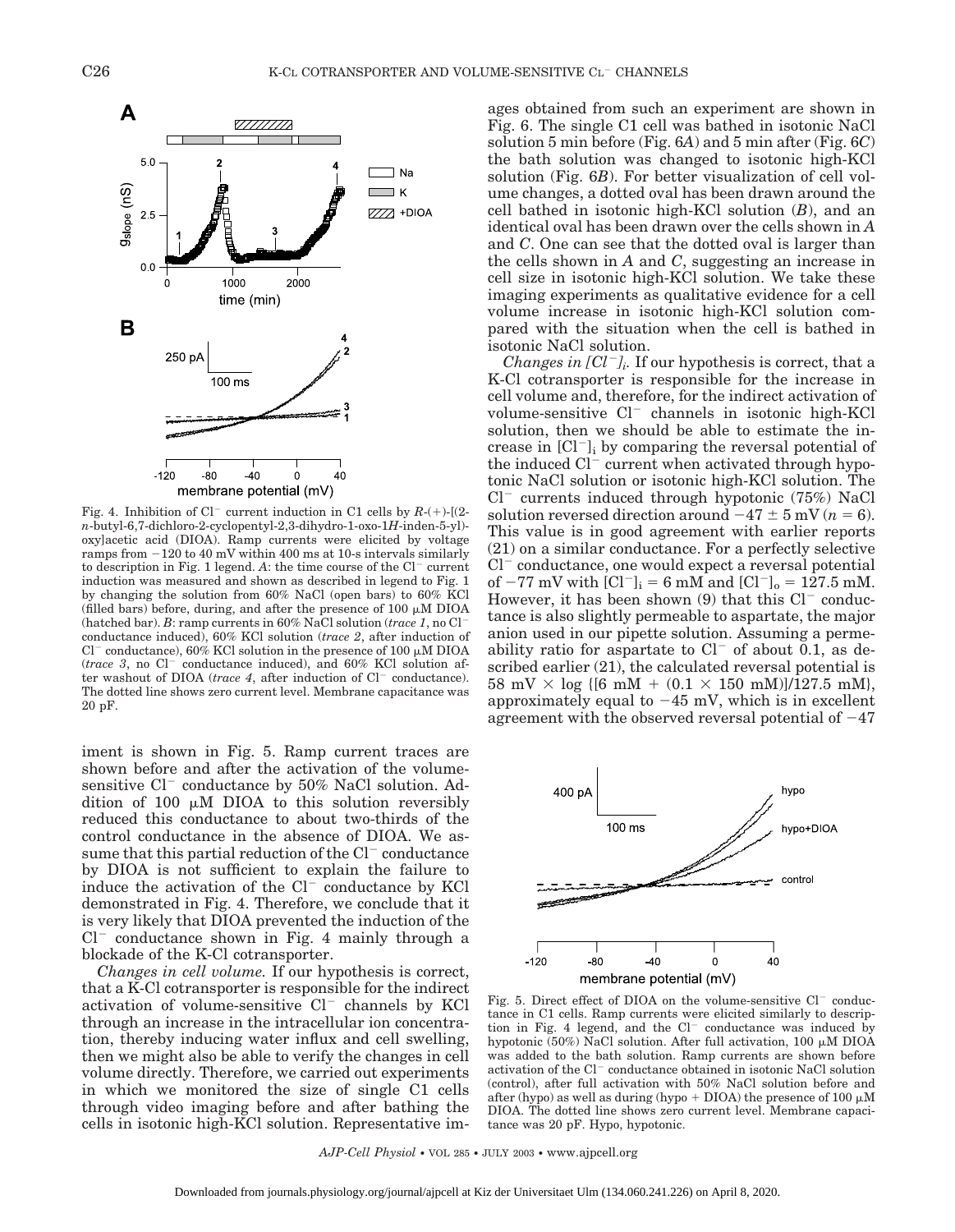

mV stated above. The reversal potential of the induced  $Cl^-$  current is less negative when activated through isotonic high-KCl solution  $(-35 \pm 3 \text{ mV}; n = 8)$ . This behavior is actually unexpected because  $|Cl^{-}$  in this isotonic high-KCl solution is much higher  $(\sim 170 \text{ mM})$ than in the hypotonic (75%) NaCl solution (127.5 mM), and the reversal potential should therefore be more negative, or 58 mV  $\times$  log {[6 mM + (0.1  $\times$  150 mM)]/ 170 mM, approximately equal to  $-53$  mV, which is not observed. This discrepancy can be explained by assuming that the difference is due to a difference in  $\left[\text{Cl}^-\right]_i$ induced by the activity of the K-Cl cotransporter. From the difference of the observed  $(-35 \text{ mV})$  and the calculated  $(-53 \, \text{mV})$  reversal potential, we can estimate  $[Cl^-]_i$  for the KCl-induced  $Cl^-$  conductance to be about 27 mM. This  $\text{[Cl}^{-}\text{]}$  is  $\sim$  20 mM higher than under the conditions where we have induced the  $Cl^-$  conductance using hypotonic solutions. We assume that the increase in  $\lbrack Cl^{-}\rbrack_i$  in KCl solution is due to influx through a K-Cl cotransporter. In combination with an identical increase in  $[K^+]_i$ , this would lead to an increase in osmolarity of the intracellular solution of  $>10\%$ . Even smaller differences in osmolarity between pipette and bath solution  $(~6%)$  have been reported to induce cell swelling and substantial  $Cl^-$  current induction (9) and could at least in part explain why extracellularly applied isotonic high-KCl solutions act very similarly to an extracellularly applied hypotonic solution due to the increase in the osmolarity of the intracellular solution by the transporter activity of the K-Cl cotransporter making the intracellular solution hypertonic.

*RT-PCR.* To characterize the KCC isoforms, RT-PCR was performed with KCC1- to KCC4-specific primers. Total mRNA of exponentially grown C1 cells was used to synthesize cDNA for RT-PCR analysis. As shown in Fig. 7, amplification of KCC1, KCC3, and KCC4 isoforms resulted in PCR products with lengths of 759, 691, and 358 bp as calculated from the database, encoding parts of the KCC1, KCC3, and KCC4 genes. The closely related KCC1 and KCC3 isoforms and the KCC4 isoform that is more homologous to KCC2 were found. A KCC2 transcript was only found at a very low



Fig. 7. RT-PCR analysis of K-Cl cotransporter (KCC) isoform in C1 cells. *A*: β-actin, KCC1, and KCC2; *B*: KCC3 and KCC4. Total RNA was prepared from C1 cells and used as template for RT-PCR by using oligonucleotides specific for KCC1, KCC2, KCC3, and KCC4, respectively. Amplification of a 551-bp fragment of  $\beta$ -actin served as control; in case of genomic DNA contamination, a PCR fragment of 815 bp would have been generated. With the KCC1, KCC3, and KCC4 primer pairs, PCR products of the expected length of 759 bp (KCC1), 691 bp (KCC3), and 358 bp (KCC4) were generated by PCR amplification of cDNA. With KCC2 primer pairs, a very low amount of PCR product of 405 bp was generated. *Lane 1*: RT-PCR reaction of individual mRNA samples. As a control for each, the RT-PCR reaction samples without template mRNA (*lane 2*), with RNase-free DNase (*lane 3*), and without cDNA (*lane 4*) were run in parallel. *Lane M*: DNA molecular mass marker. All PCR products were subcloned and verified by sequencing. One representative assay of four individual experiments, using different RT-PCR probes, is shown.

*AJP-Cell Physiol* • VOL 285 • JULY 2003 • www.ajpcell.org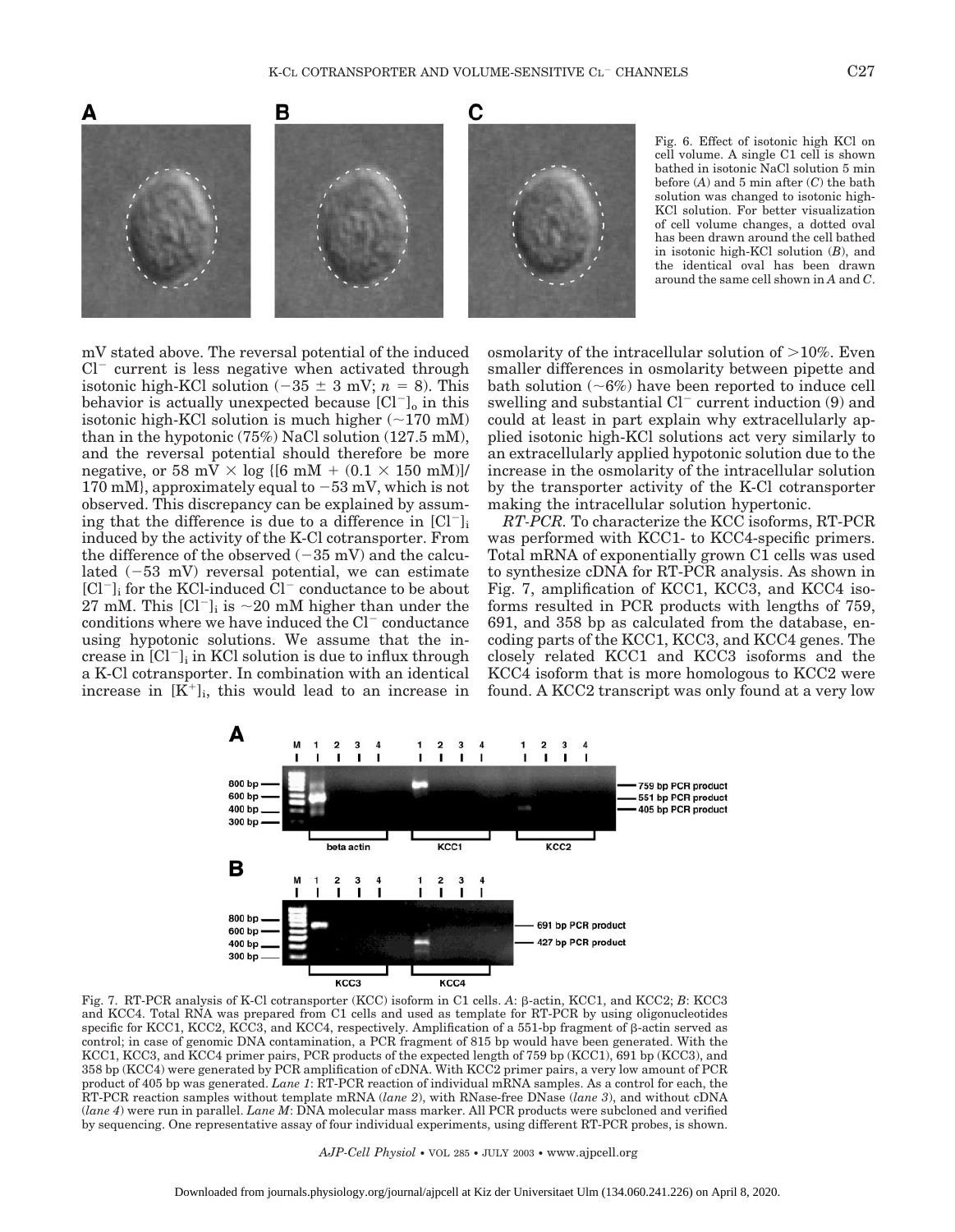level in the osteoblast cell line. All PCR products were verified by sequencing.

## **DISCUSSION**

We have characterized a  $Cl^-$  conductance in cells from a human osteoblast-like cell line. The  $Cl^-$  conductance was activated by either hypotonic NaCl or isotonic high-KCl solution as described earlier on this C1 cell line as well as on other cells, including primary human osteoblasts (10). The activation mechanism by hypotonic NaCl solution was thought to occur via cell swelling through water influx (see Introduction). The activation mechanism by isotonic high-KCl solution could be either through a  $K^+$  binding site at the Cl<sup>-</sup> channel directly activating the channel or by a mechanism that somehow result in cell swelling activating the  $Cl^-$  channel. The goal of this study was to distinguish these two possibilities, and we present evidence that the induction of the  $Cl^-$  current by isotonic high-KCl solution is most likely occurring indirectly via an increase in the intracellular ion concentration through a functional K-Cl cotransporter in the osteoblast cell membrane. This increase in the intracellular ion concentration will result in water influx and, hence, cell swelling as demonstrated in Fig. 6. This swelling in turn will activate the volume-sensitive  $Cl^-$  conductance similarly as in hypotonic solutions. Therefore, we present evidence for the functional expression of a K-Cl cotransporter in human osteoblast-like cells.

*Physiological role of the K-Cl cotransporter.* Volumesensitive  $Cl^-$  channels have been implicated as one limb in the regulatory volume changes that follow cell swelling and form part of the mechanism by which osmotically active solutes leave the cell. The other limb of the regulatory volume decrease (RVD) often involves a  $K^+$  efflux. In addition to these ion channels involved in RVD, K-Cl cotransport has been described to regulate cell volume after swelling by promoting an efflux of  $K^+$  and Cl<sup>-</sup>, followed by a loss of water (23). Here we report that a K-Cl cotransporter might be responsible for cell swelling due to a reversed mode of action, transporting  $K^+$  and  $Cl^-$  into the cell, especially under conditions where  $[K^+]_0$  is elevated.

The activity of the K-Cl cotransporter under isotonic high-KCl solutions will transport  $K^+$  and  $Cl^-$  into the cell and thereby increase the osmolarity of the intracellular solution. This change in intracellular osmolarity will draw water into the cell, leading to cell swelling. This in turn will activate the volume-sensitive Cl conductance that could lead to  $Cl^-$  efflux as a first step in RVD, paralleled by a concomitant  $K^+$  efflux through  $K^+$  channels. The activation of the K-Cl cotransporter in the above-described scenario seems to have a trigger function for ion channel activity. This mechanism might provide a means for the regulation of  $[K^+]_0$ , especially when  $K^+$  accumulates in the extracellular medium. This increase in  $K^+$  can occur either through  $K<sup>+</sup>$  loss from the same cell or when cells in the vicinity die or are destroyed and release their intracellular content, mainly  $K^+$ , into the extracellular solution as might be the case for bone fractures. In addition, the K-Cl cotransporter may be important in buffering the extracellularly accumulated  $K^+$ , removing it from the extracellular solution as has been suggested for KCC2 in the brain in association with a reversed mode of action of KCC2 under high  $[K^+]_0$  (24). Both effects might have physiological consequences for the healing processes after bone fractures or for stabilizing an environment that sustains proper bone function.

*Other transport systems and mechanisms.* Several different ion transport systems have been described in the literature in a variety of tissues. Three major families of cation  $Cl^-$  cotransporter can be distinguished on the basis of the number stoichiometry and type of transported ions as well as their pharmacology: the Na-Cl cotransporters (NCC), the K-Cl cotransporters (KCC), and the Na-K-2Cl cotransporters (NKCC). Several facts argue that the effects we observe are due to the activation of a K-Cl cotransporter and not to the activation of a Na-K-2Cl or Na-Cl cotransporter. First, the observations described in this article are independent of extracellular  $Na^+$ , and second, the pharmacological profile of the observation to induce the volumesensitive  $Cl^-$  conductance by KCl pointed also to the activity of a K-Cl cotransporter rather then to a Na-K-2Cl cotransporter because DIOA (at low concentrations) and furosemide (only at higher concentrations) could modify the induction of the volume-sensitive Cl conductance by KCl.

Another potential mechanism by which the increase in extracellular KCl may drive KCl into the cell might be due to profound depolarization in high-KCl solution, assuming that  $K^+$  channels dominate the membrane potential in osteoblasts as they do in most cells. Although the depolarization per se would not change  $[K^+]$  or  $[Cl^-]$ , other channels or transport mechanisms, for example, a voltage-dependent  $Cl^-$  conductance or some other voltage-dependent transport mechanisms, need to be present and activated in parallel to do so. If a voltage-dependent  $Cl^-$  conductance or a background  $Cl^-$  conductance were present in osteoblasts, then a depolarization more positive than the reversal potential for  $Cl^-$  would allow  $Cl^-$  to enter the cell and, in combination with a  $K^+$  conductance, could transport KCl into the cell. Our experiments with Kaspartate cannot exclude such a mechanism where Cl and  $K^+$  channels work in parallel if aspartate is hardly permeable through the postulated  $Cl^-$  channel as has been shown for other  $Cl^-$  channels. Our experiments with DIOA, which could prevent the induction of the volume-sensitive  $Cl^-$  channel in isotonic high-KCl solution, however, seem to argue for the involvement of the K-Cl cotransporter that is responsible for cell swelling due to a reversed mode of action.

DIOA was thought to specifically block the K-Cl cotransporter at least compared with the Na-K-2Cl cotransporter (8). Our results shown in Fig. 4 indicating that KCl failed to induce the volume-sensitive Cl current in the presence of DIOA led us to speculate that DIOA blocked the K-Cl cotransporter, thereby preventing the increase in [KCl]i that would cause cell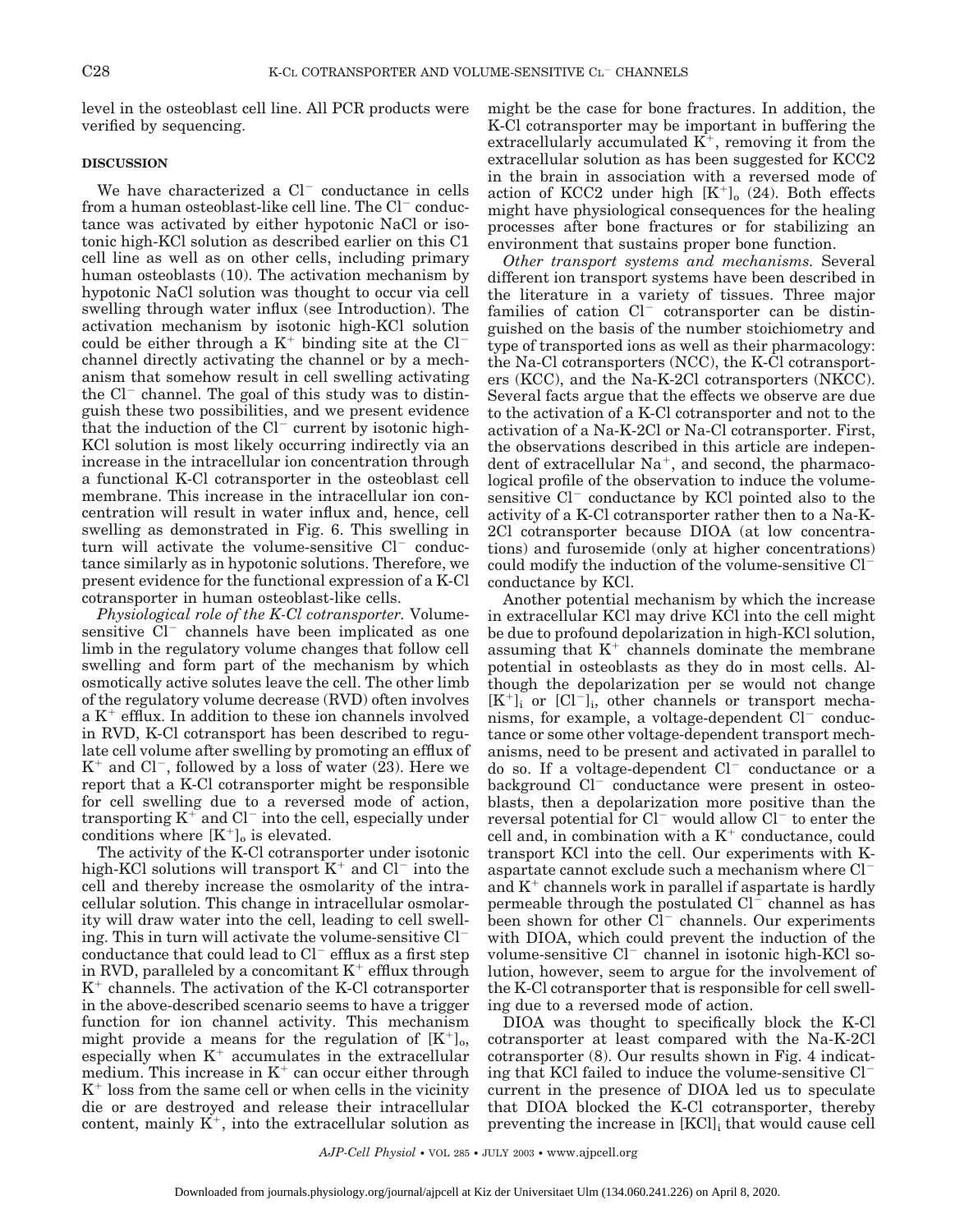swelling and  $Cl^-$  current activation. To our surprise, DIOA also had a direct effect on the volume-sensitive  $Cl^-$  channels when tested with a hypotonic NaCl solution (Fig. 5). An identical concentration of DIOA that had completely prevented the induction of the volumesensitive  $Cl^-$  conductance reduced this conductance to about two-thirds of the control conductance in the absence of DIOA. Although we assume that this partial reduction of the  $Cl^-$  conductance by DIOA is not sufficient to explain the failure to induce the activation of the  $Cl^-$  conductance by KCl demonstrated in Fig. 4, we cannot exclude the possibility that the direct effect of  $DIOA$  on  $Cl^-$  current (as presented in Fig. 5) might have at least partially affected our results. In summary, we conclude that it is very likely that DIOA prevented the induction of the  $Cl<sup>-</sup>$  conductance shown in Fig. 4 mainly through a blockade of the K-Cl cotransporter.

Using RT-PCR, we could prove the presence of KCC1, KCC3, and KCC4 transcripts in our osteoblast cell line, verified by sequencing. The KCC1 isoform is highly homologous to KCC3, a KCC isoform that is widely but not universally distributed in tissue (19), and KCC4 shares the highest (69%) identity with KCC2. Therefore, we found KCC proteins from a separate subfamily of K-Cl cotransporters. The KCC1 isoform, belonging to a subgroup that exhibits a lower  $K^+$ affinity compared with the KCC4 gene product, shows a higher affinity in kinetic studies (22). A very weak reaction in the KCC2 RT-PCR reaction appeared and was also proven to be KCC2 message by sequencing. This was not expected because KCC2 is the neuronal isoform (17). It is known that K-Cl cotransporters have a stoichiometry of 1:1 (15), but we cannot deduce from our data whether KCC1, KCC3, and KCC4 are present as homomeric or heteromeric dimers.

*Changes in*  $|Cl^{-}$ *]*. The change in  $|Cl^{-}$ ] as calculated in RESULTS is only a rough estimate because it takes into account neither the dilution of  $|Cl^{-}|$  by water flux through the membrane nor the exchange of water and osmolytes with the pipette solution. A quantitative model describing changes in cell volume in a cell dialyzed with hyperosmotic pipette solutions (added sucrose) has been presented by Ross et al. (26). This model predicts cell volume changes as solutes enter the cell from the pipette. The situation described there is comparable to ours, although in our case we have assumed that the solutes entered the cell through the activity of a K-Cl cotransporter. Several observations from their model make this situation similar and comparable to ours. First, the sucrose diffusion out of the pipette in their experiments is such that the sucrose concentration is in equilibrium within  $\sim$ 100 s; second, the activation of the  $Cl^-$  conductance is only dependent on the transosmotic gradient; and third, there is only a weak correlation between the access resistance (series conductance) and the diffusion of osmolytes out of the pipette. The experiments elevating external osmolarity with sucrose also argue for an activation mechanism of the  $Cl^-$  channel by changes in cell volume rather than external ionic strength.

From the time course of the  $Cl^-$  conductance activation and assuming that all of the observed changes in  $[Cl^-]_i$  are due to the K-Cl transport activity, we can estimate the transport rate to be in the order of about  $10<sup>7</sup>$  cycles per second per cell. Assuming transport rates of about  $10<sup>4</sup>$  per second (for review see Ref. 15), one can again estimate about 1,000 functional K-Cl cotransporters per cell. We realize that this calculation can only be a very rough estimate. In addition, it makes no predictions about the activation mechanism of the  $Cl^-$  conductance or whether the change in osmolarity has an additional effect on the K-Cl cotransporter as was described earlier (6). We conclude that human osteoblasts express functional K-Cl cotransporter in their cell membrane. These transporters seem to play an important role in the indirect activation of volume-sensitive  $Cl^-$  channels by an increase in extracellular KCl. If the extracellular KCl concentration increases, the K-Cl cotransporter shuttles KCl into the cell, thereby rising the intracellular ion concentration. This in turn is followed by water influx and cell swelling.

We acknowledge Katharina Ruff and Wasima Akbary for excellent technical assistance.

This work was supported by Deutsche Forschungsgemeinschaft Grants Gr848/4-2, Gr848/8-1, and Gr848/8-2 and Bundesministerium für Bildung und Forschung Grants B4 and B7 (Interdisziplinäres Zentrum für Klinische Forschung Ulm).

#### **REFERENCES**

- 1. **Anderson JW, Jirsch JD, and Fedida D.** Cation regulation of anion current activated by cell swelling in two types of human epithelial cancer cells. *J Physiol* 483: 549–557, 1995.
- 2. **Botchkin LM and Matthews G.** Chloride current activated by swelling in retinal pigment epithelium cells. *Am J Physiol Cell Physiol* 265: C1037–C1045, 1993.
- 3. **Bräuer M and Grissmer S.** Influence of the  $K^+Cl^-$  cotransporter activity on the volume-activated  $Cl^-$  channels in human osteoblasts (Abstract). *Biophys J* 78: 50A, 2000.
- 4. **Bräuer M and Grissmer S.** The activity of a  $K^+Cl^-$  cotransporter in human osteoblasts influences volume-sensitive  $Cl^-$  channels (Abstract). *Pflügers Arch* 439: R422, 2000.
- 5. **Diaz M, Valverde MA, Higgins CF, Rucareanu C, and Sepulveda FV.** Volume-activated chloride channels in HeLa cells are blocked by verapamil and dideoxyforskolin. *Pflügers Arch* 422: 347–353, 1993.
- 6. **Feray JC, Guerrouache K, and Garay RP.** Dramatic magnesium efflux induced by high potassium in rat thymocytes. *Biochem Biophys Res Commun* 268: 673–676, 2000.
- 7. **Gamba G, Miyanoshita A, Lombardi M, Lytton J, Lee WS,** Hediger MA, and Hebert SC. Molecular cloning, primary structure, and characterization of two members of the mammalian electroneutral sodium-(potassium)-chloride cotransporter family expressed in kidney. *J Biol Chem* 296: 17713–17722, 1994.
- 8. **Garay PP, Nazaret C, Hannaert PA, and Gragoe EJ Jr.** Demonstration of a  $[K^+, Cl^-]$ -cotransport system in human red cells by its sensitivity to [(dihydroindenyl)oxy]alkanoic acids: regulation of cell swelling and distinction from the bumetanidesensitive [Na<sup>+</sup>,K<sup>+</sup>,Cl<sup>-</sup>]-cotransport system. *Mol Pharmacol* 33: 696–701, 1988.
- 9. **Gosling M, Smith JW, and Poyner DR.** Characterization of a volume-sensitive chloride current in rat osteoblast-like (ROS 17/2.8) cells. *J Physiol* 485: 671–682, 1995.
- 10. **Grinstein S, Clarke CA, Dupre A, and Rothstein A.** Volumeinduced increase of anion permeability in human lymphocytes. *J Gen Physiol* 80: 801–823, 1982.